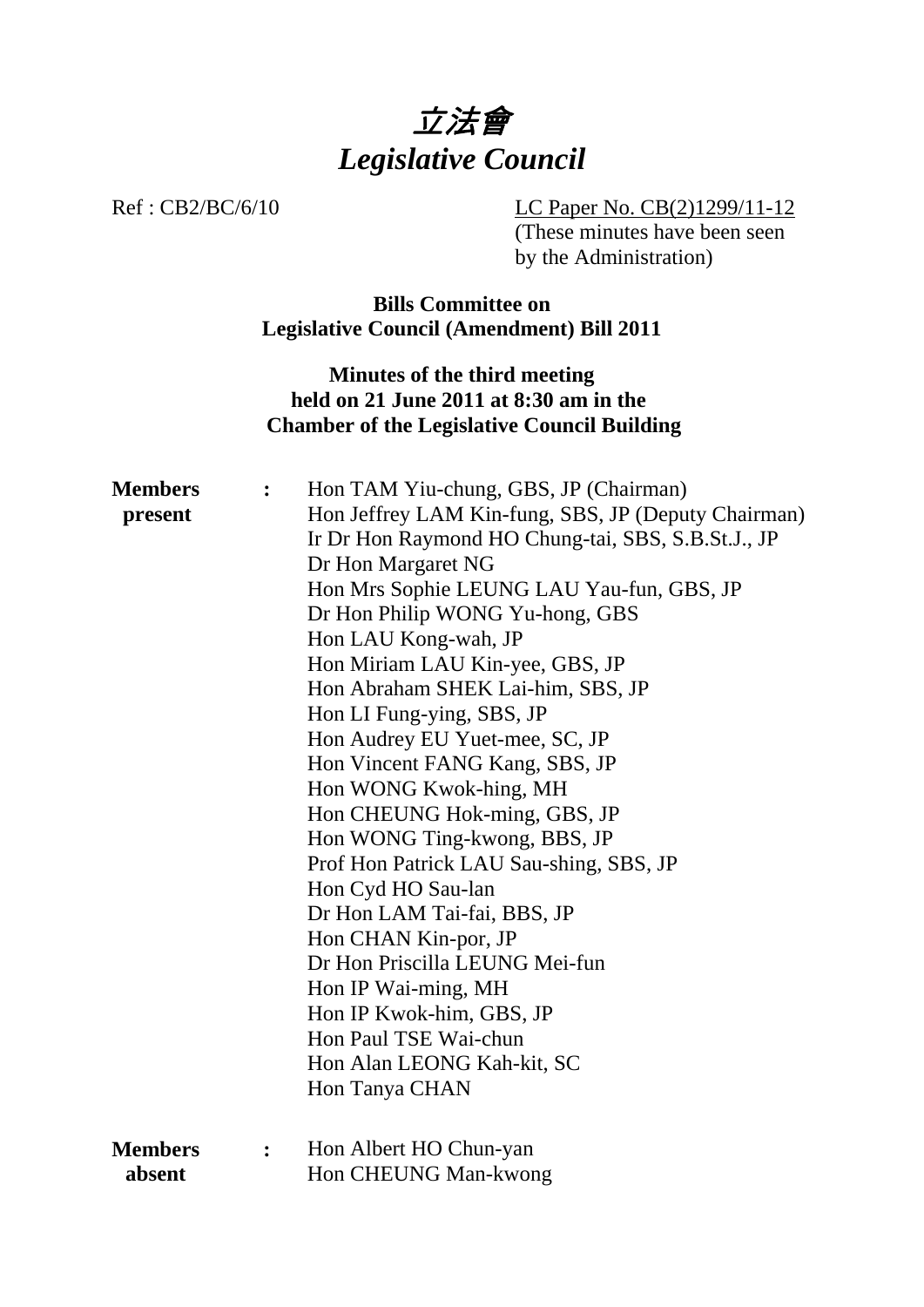|                                      |                | Hon WONG Yung-kan, SBS, JP<br>Hon LAU Wong-fat, GBM, GBS, JP<br>Hon Emily LAU Wai-hing, JP<br>Hon Timothy FOK Tsun-ting, GBS, JP<br>Hon Ronny TONG Ka-wah, SC<br>Hon CHIM Pui-chung<br>Hon WONG Kwok-kin, BBS<br>Hon Mrs Regina IP LAU Suk-yee, GBS, JP<br>Dr Hon PAN Pey-chyou<br>Hon LEUNG Kwok-hung<br>Hon Albert CHAN Wai-yip<br>Hon WONG Yuk-man |
|--------------------------------------|----------------|-------------------------------------------------------------------------------------------------------------------------------------------------------------------------------------------------------------------------------------------------------------------------------------------------------------------------------------------------------|
| <b>Public Officers:</b><br>attending |                | <b>Constitutional and Mainland Affairs Bureau</b><br>Mr Stephen LAM Sui-lung                                                                                                                                                                                                                                                                          |
|                                      |                | Secretary for Constitutional and Mainland Affairs                                                                                                                                                                                                                                                                                                     |
|                                      |                | Ms Adeline WONG Ching-man<br>Under Secretary for Constitutional and Mainland Affairs                                                                                                                                                                                                                                                                  |
|                                      |                | Mr Arthur HO Kin-wah<br>Deputy Secretary for Constitutional and Mainland Affairs                                                                                                                                                                                                                                                                      |
|                                      |                | Mr Freely CHENG Kei<br>Principal Assistant Secretary for Constitutional<br>and<br><b>Mainland Affairs</b>                                                                                                                                                                                                                                             |
|                                      |                | Department of Justice                                                                                                                                                                                                                                                                                                                                 |
|                                      |                | Mr Gilbert MO Sik-keung<br>Deputy Law Draftsman<br>(Bilingual Drafting and Administration)                                                                                                                                                                                                                                                            |
|                                      |                | Miss Emma WONG<br><b>Senior Government Counsel</b>                                                                                                                                                                                                                                                                                                    |
| <b>Clerk</b> in<br>attendance        | $\ddot{\cdot}$ | Miss Flora TAI<br>Chief Council Secretary (2)3                                                                                                                                                                                                                                                                                                        |
| <b>Staff</b> in<br>attendance        |                | Mr Arthur CHEUNG<br>Senior Assistant Legal Adviser 2                                                                                                                                                                                                                                                                                                  |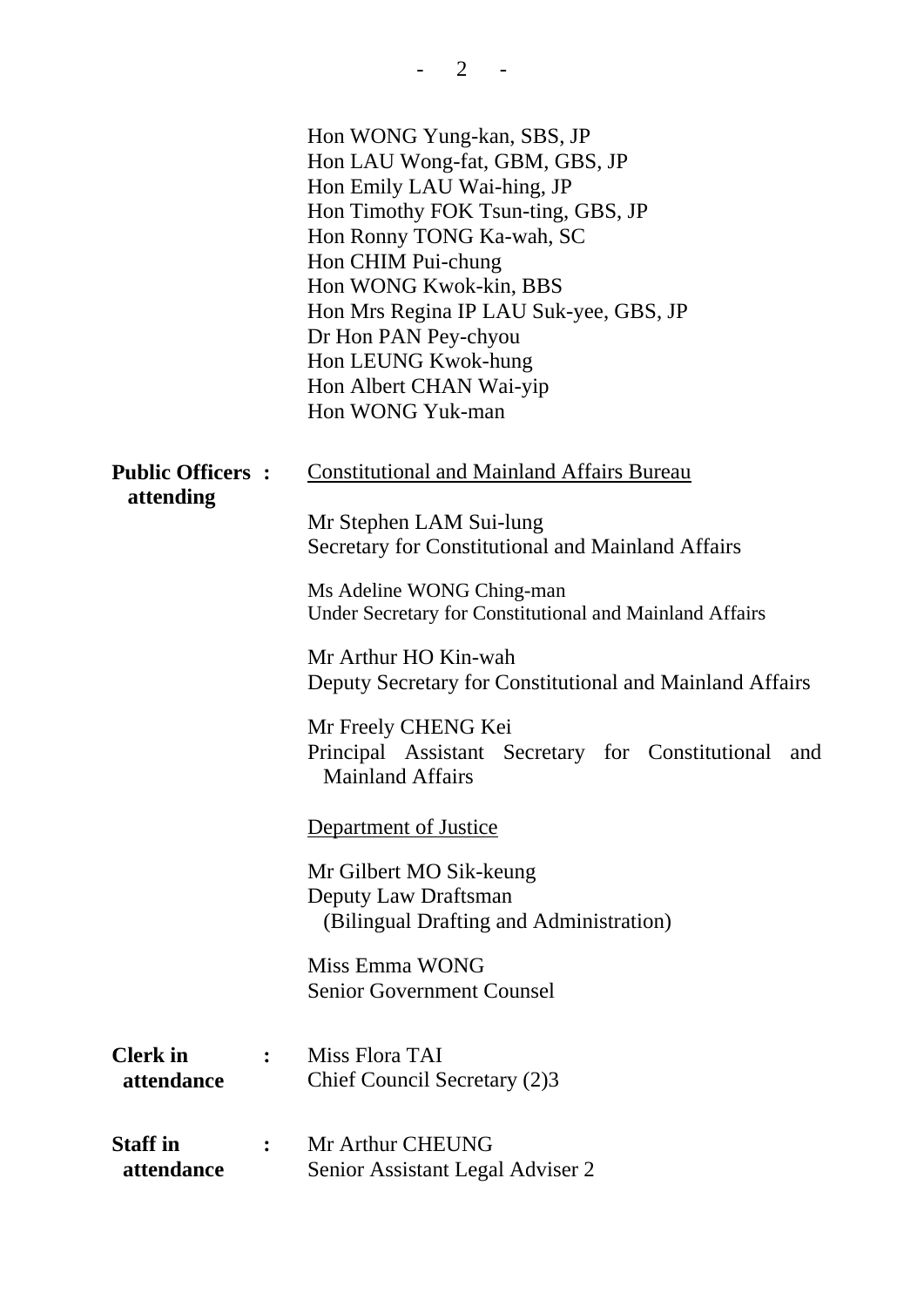Ms Alice LEUNG Senior Council Secretary (2)2

Mrs Fonny TSANG Legislative Assistant (2)3

### Action

# **I. Meeting with the Administration**  [LC Paper Nos. CB(3)840/10-11 and CB(2)2106/10-11(01)]

The Bills Committee deliberated (index of proceedings attached at **Annex**).

Clause-by-clause examination of the Bill

2. The Bills Committee commenced clause-by-clause examination of the Bill.

# Follow-up actions required by the Administration

Admin 3. At the request of members, the Administration undertook to explain in writing how a precedence list was compiled, and the process where by a candidate on the precedence list filled the vacancy and became a LegCo Member. The Administration also undertook to provide the Committee Stage amendments to be proposed by the Administration for members' consideration as soon as practicable.

### **II. Any other business**

4. Members noted that the next meeting would be held on Wednesday, 22 June 2011 from 8:30 am to 10:00 am to continue clause-by-clause examination of the Bill.

5. There being no other business, the meeting ended at 10:35 am.

Council Business Division 2 Legislative Council Secretariat 13 March 2012

- 3 -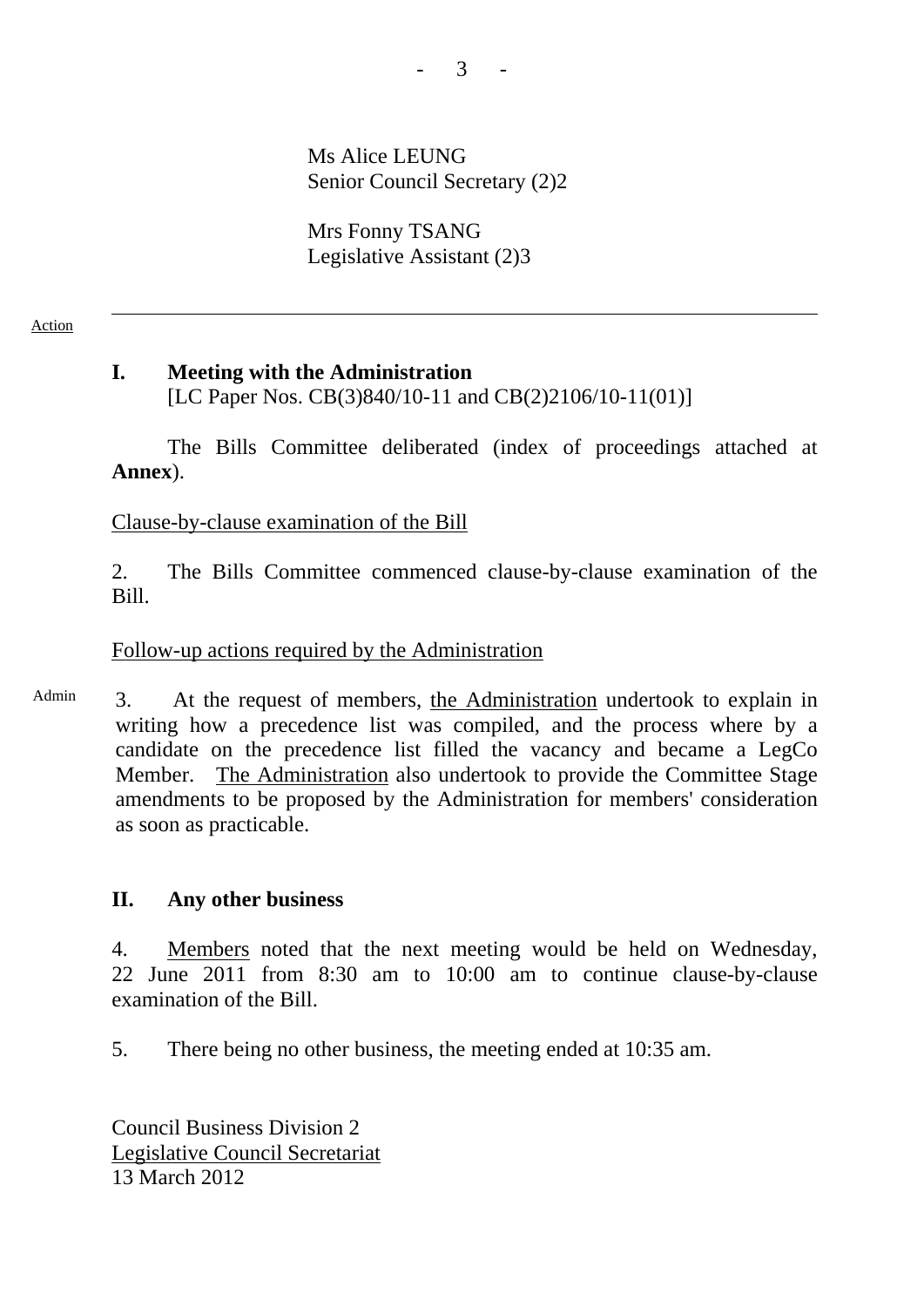# **Proceedings of the third meeting of the Bills Committee on Legislative Council (Amendment) Bill 2011 on Tuesday, 21 June 2011 at 8:30 am in the Chamber of the Legislative Council Building**

| <b>Time Marker</b> | Speaker(s)                                                                      | Subject(s)                                                                                                                                                                                                                                                                                                                                                                                                                                                                                                                                                                                                                                                                                                                                                                                                                                                          | <b>Action</b><br>required                                                 |
|--------------------|---------------------------------------------------------------------------------|---------------------------------------------------------------------------------------------------------------------------------------------------------------------------------------------------------------------------------------------------------------------------------------------------------------------------------------------------------------------------------------------------------------------------------------------------------------------------------------------------------------------------------------------------------------------------------------------------------------------------------------------------------------------------------------------------------------------------------------------------------------------------------------------------------------------------------------------------------------------|---------------------------------------------------------------------------|
| 000135 - 000347    | Chairman                                                                        | <b>Opening Remarks</b>                                                                                                                                                                                                                                                                                                                                                                                                                                                                                                                                                                                                                                                                                                                                                                                                                                              |                                                                           |
|                    | Clause-by-clause examination of the Bill                                        |                                                                                                                                                                                                                                                                                                                                                                                                                                                                                                                                                                                                                                                                                                                                                                                                                                                                     |                                                                           |
| 000348 - 001945    | Administration<br>Chairman<br>Mr Paul TSE<br>SALA <sub>2</sub><br>Ms Miriam LAU | Long Title and Clauses 1, 2 and 3<br>Mr Paul TSE, Ms Miriam LAU and SALA2 raised<br>similar concern that the drafting of Clause 2<br>would cause ambiguity to the commencement date<br>of the various sections, given that Clause $1(2)$<br>stated that the Amendment Ordinance (except<br>section 1 and sections 2 and 7) came into<br>operation on the commencement of the term of<br>office of the fifth term of office of the Legislative<br>Council ("LegCo") in 2012 whereas Clause 1(3)<br>stated that section 1 and section 2 and 7 came into<br>operation on 1 September 2012.<br>The Administration responded that the present<br>drafting practice had been adopted in the Bill<br>where Clause 2 was a general description of the<br>Amendment Bill and the commencement clause<br>provided for the commencement of individual<br>sections of the Bill. |                                                                           |
| 001946 - 002342    | Administration<br>Chairman<br>Ms Cyd HO<br>SALA <sub>2</sub>                    | <b>Clause 4</b><br>The Administration advised that it would put<br>forward a Committee Stage amendment ("CSA")<br>to delete section 13.                                                                                                                                                                                                                                                                                                                                                                                                                                                                                                                                                                                                                                                                                                                             |                                                                           |
| 002343 - 004029    | Administration<br>Chairman<br>Dr Margaret NG<br>Ms Cyd HO                       | <b>Clause 5</b><br>The Administration advised that it would propose<br>CSAs to the proposed sections $35(1)(a)$ , $35A(1)$ ,<br>38(8) and 38(c). The Administration undertook<br>to provide the proposed CSAs as soon as<br>practicable.<br>In response to Dr Margaret NG's enquiry about the<br>definition of the precedence list as referred to in<br>proposed new<br>section<br>$35A(1)(b)$ ,<br>the<br>the                                                                                                                                                                                                                                                                                                                                                                                                                                                      | Admin to<br>provide CSAs<br>in writing<br>(paragraph 3<br>of the minutes) |

### **Annex**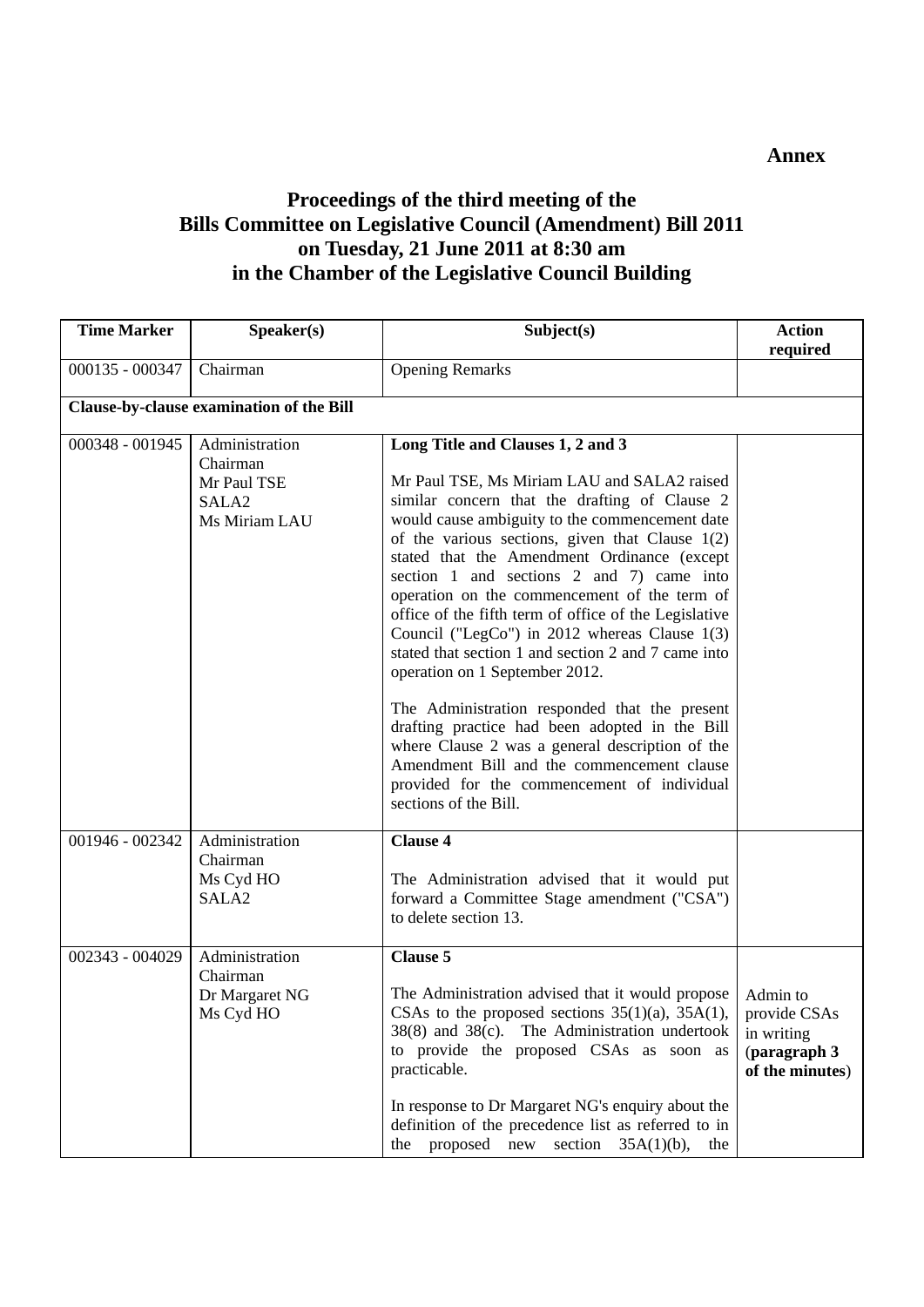| <b>Time Marker</b> | S <sub>p</sub> e <sub>aker</sub> (s)                                                 | Subject(s)                                                                                                                                                                                                                                                                                                                                                                                                                                                                                                                                                                                                                                                                                                                                                                                                                                                                                                                                                                                                                                                                                                                                                                                                                                                                                                                                                                                                                 | <b>Action</b>                                                                      |
|--------------------|--------------------------------------------------------------------------------------|----------------------------------------------------------------------------------------------------------------------------------------------------------------------------------------------------------------------------------------------------------------------------------------------------------------------------------------------------------------------------------------------------------------------------------------------------------------------------------------------------------------------------------------------------------------------------------------------------------------------------------------------------------------------------------------------------------------------------------------------------------------------------------------------------------------------------------------------------------------------------------------------------------------------------------------------------------------------------------------------------------------------------------------------------------------------------------------------------------------------------------------------------------------------------------------------------------------------------------------------------------------------------------------------------------------------------------------------------------------------------------------------------------------------------|------------------------------------------------------------------------------------|
|                    |                                                                                      |                                                                                                                                                                                                                                                                                                                                                                                                                                                                                                                                                                                                                                                                                                                                                                                                                                                                                                                                                                                                                                                                                                                                                                                                                                                                                                                                                                                                                            | required                                                                           |
|                    |                                                                                      | Administration advised that as stated in the<br>proposed section $35A(11)$ , a precedence list for a<br>constituency meant a precedence list published<br>under the proposed new section 58A in relation to<br>that constituency following the last election<br>conducted for that constituency. A new section<br>67(2A) would be added under Clause 11 to<br>provide the definition of a precedence list.                                                                                                                                                                                                                                                                                                                                                                                                                                                                                                                                                                                                                                                                                                                                                                                                                                                                                                                                                                                                                 |                                                                                    |
| 004030 - 004056    | Administration                                                                       | Clause 6                                                                                                                                                                                                                                                                                                                                                                                                                                                                                                                                                                                                                                                                                                                                                                                                                                                                                                                                                                                                                                                                                                                                                                                                                                                                                                                                                                                                                   |                                                                                    |
| 004057 - 010927    | Administration<br>Chairman<br>Dr Hon Margaret NG<br>Dr Priscilla LEUNG<br>Hon Cyd HO | Clause $7$ – new sections 58A(1) to (7)<br>On Dr Margaret NG's enquiries in relation to the<br>compilation of<br>a<br>precedence<br>list,<br>the<br>Administration responded that if there was only<br>one candidate standing for election and no general<br>election was held, a precedence list could not be<br>However, in respect<br>compiled.<br>of<br>a a<br>Geographical Constituency ("GC") or District<br>Council<br>(second)<br>Functional Constituency<br>$(TDC(2)FC'')$ , the Administration did not consider<br>that this situation would occur as there would be<br>sufficient competition and there would be a<br>precedence list. Given that the proposed new<br>section 35A was based on the existence of a<br>precedence list, if there was no precedence list, a<br>by-election would be held to fill a vacancy when it<br>arose.<br>At the request of Dr Margaret NG, the<br>Administration undertook to explain in writing<br>how a precedence list was compiled.<br>Dr Priscilla LEUNG reiterated her request for the<br>Administration<br>consider<br>excluding<br>the<br>to<br>situations where vacancies arose due to death or<br>sickness from the proposed mechanism.<br>Ms Cyd HO reiterated her concern raised at<br>previous meetings that there was simply no way<br>for the electors at the time of voting at a general<br>election to know how to vote for the replacement<br>candidates. | Admin<br>to provide<br>requested<br>information<br>(paragraph 3<br>of the minutes) |
| 010928 - 011759    | Administration<br>Chairman                                                           | Clause $7$ – new sections 58A(8) and (9)                                                                                                                                                                                                                                                                                                                                                                                                                                                                                                                                                                                                                                                                                                                                                                                                                                                                                                                                                                                                                                                                                                                                                                                                                                                                                                                                                                                   |                                                                                    |
|                    | Ms Cyd HO                                                                            | The Administration advised that a CSA would be<br>proposed to delete new sections $58A(8)$ and (9) so                                                                                                                                                                                                                                                                                                                                                                                                                                                                                                                                                                                                                                                                                                                                                                                                                                                                                                                                                                                                                                                                                                                                                                                                                                                                                                                      |                                                                                    |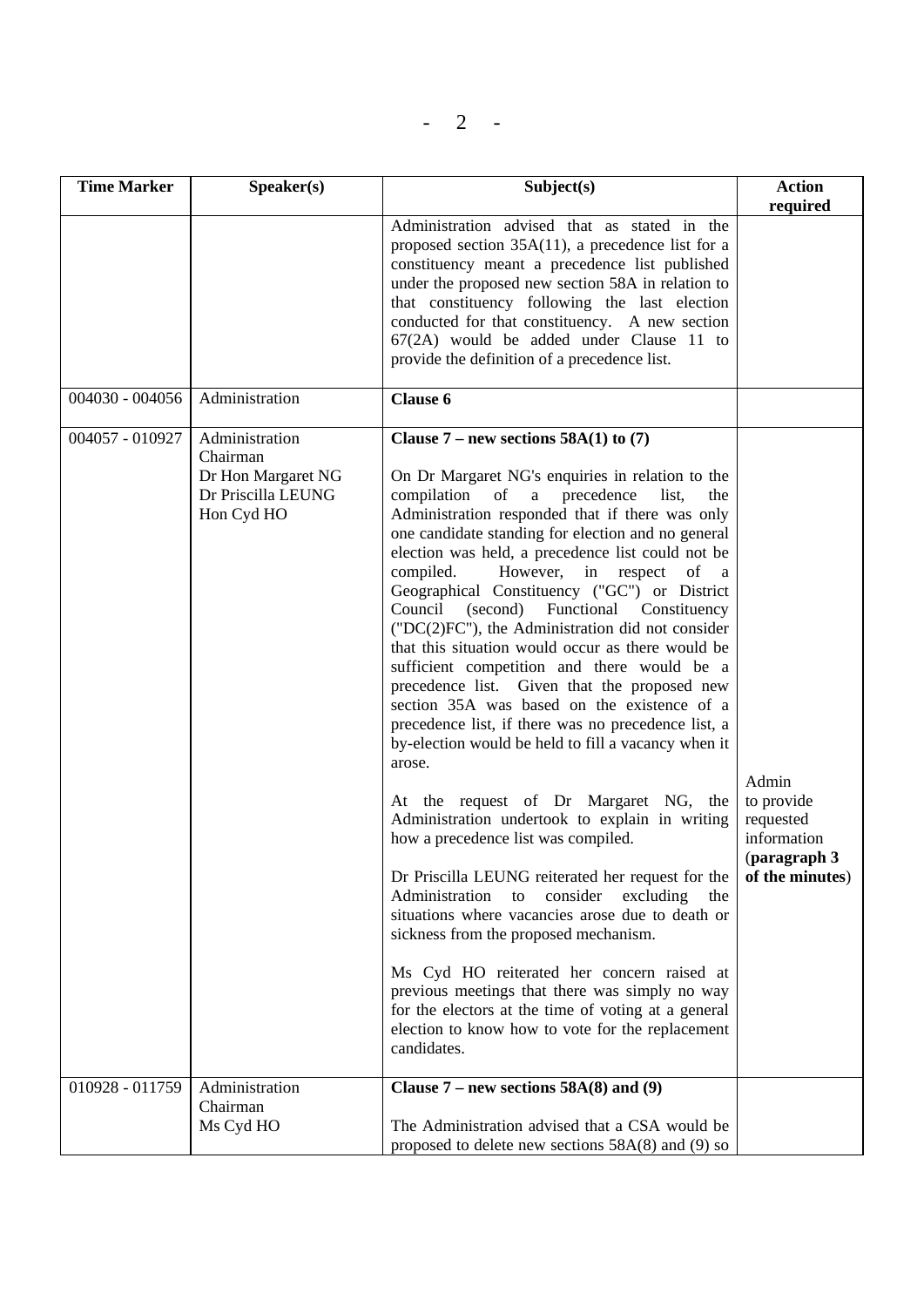$- 3 -$ 

| <b>Time Marker</b> | Speaker(s)                                       | Subject(s)                                                                                                                                                                                                                                                                                                                                                                                                                                                                                                                                                                                                                                   | <b>Action</b><br>required                                                              |
|--------------------|--------------------------------------------------|----------------------------------------------------------------------------------------------------------------------------------------------------------------------------------------------------------------------------------------------------------------------------------------------------------------------------------------------------------------------------------------------------------------------------------------------------------------------------------------------------------------------------------------------------------------------------------------------------------------------------------------------|----------------------------------------------------------------------------------------|
|                    |                                                  | that the precedence list would only be compiled<br>after the completion of the counting of votes in<br>respect of a general election.                                                                                                                                                                                                                                                                                                                                                                                                                                                                                                        |                                                                                        |
|                    |                                                  | Ms Cyd HO requested the Administration to<br>provide information in writing on the process<br>where a candidate on the precedence list filled the<br>vacancy and became a LegCo Member. She was<br>also concerned about the inquiry that the<br>Returning Officer would make to determine that<br>the person was eligible to become a Member as<br>referred to in the proposed section $35A(5)(b)$ .                                                                                                                                                                                                                                         | Admin<br>to provide the<br>requested<br>information<br>(paragraph 3<br>of the minutes) |
| 011800 - 012710    | Chairman<br>Dr Hon Margaret NG<br>Administration | In response to Dr Margaret NG's concern about<br>the lodging of an election petition and the<br>operation of section 39 of the Legislative Council<br>Ordinance (Cap. 542) ("principal Ordinance"), the<br>Administration's clarification that section 39(1) of<br>the principal Ordinance stated the eligibility of<br>persons being nominated as candidates for<br>election. Article 79 of the Basic Law stipulated<br>the circumstances under which a Member became<br>disqualified as a Member. The proposed new<br>section $35A(5)$ and $(6)$ stated the eligibility of<br>candidates on the precedence to fill the vacancies.          |                                                                                        |
| 012711 - 013303    | Chairman<br>Mr Paul TSE<br>Administration        | Mr Paul TSE enquired about the delivery of the<br>notice to the person who ranked highest on the<br>precedence list for the constituency concerned and<br>whether the precedence list would be constantly<br>updated.<br>The Administration responded that the Returning<br>Officer would write to advise the candidate who<br>ranked highest on the precedence list for the<br>constituency concerned. Generally speaking, the<br>precedence list would be updated when there was<br>a vacancy to be filled. The list would also be<br>updated when the Returning Officer was aware<br>that certain candidates on the list had passed away. |                                                                                        |
| 013304 - 013754    | Chairman<br>Dr Priscilla LEUNG<br>Administration | Dr Priscilla LEUNG asked why section 39(1) to<br>(3) of the principal Ordinance had to be set out<br>under separate provisions under the proposed new<br>section 35A, given that the situations as set out<br>under the new section $35A(6)(b)$ to (e) could be<br>changed after the general election.                                                                                                                                                                                                                                                                                                                                       |                                                                                        |